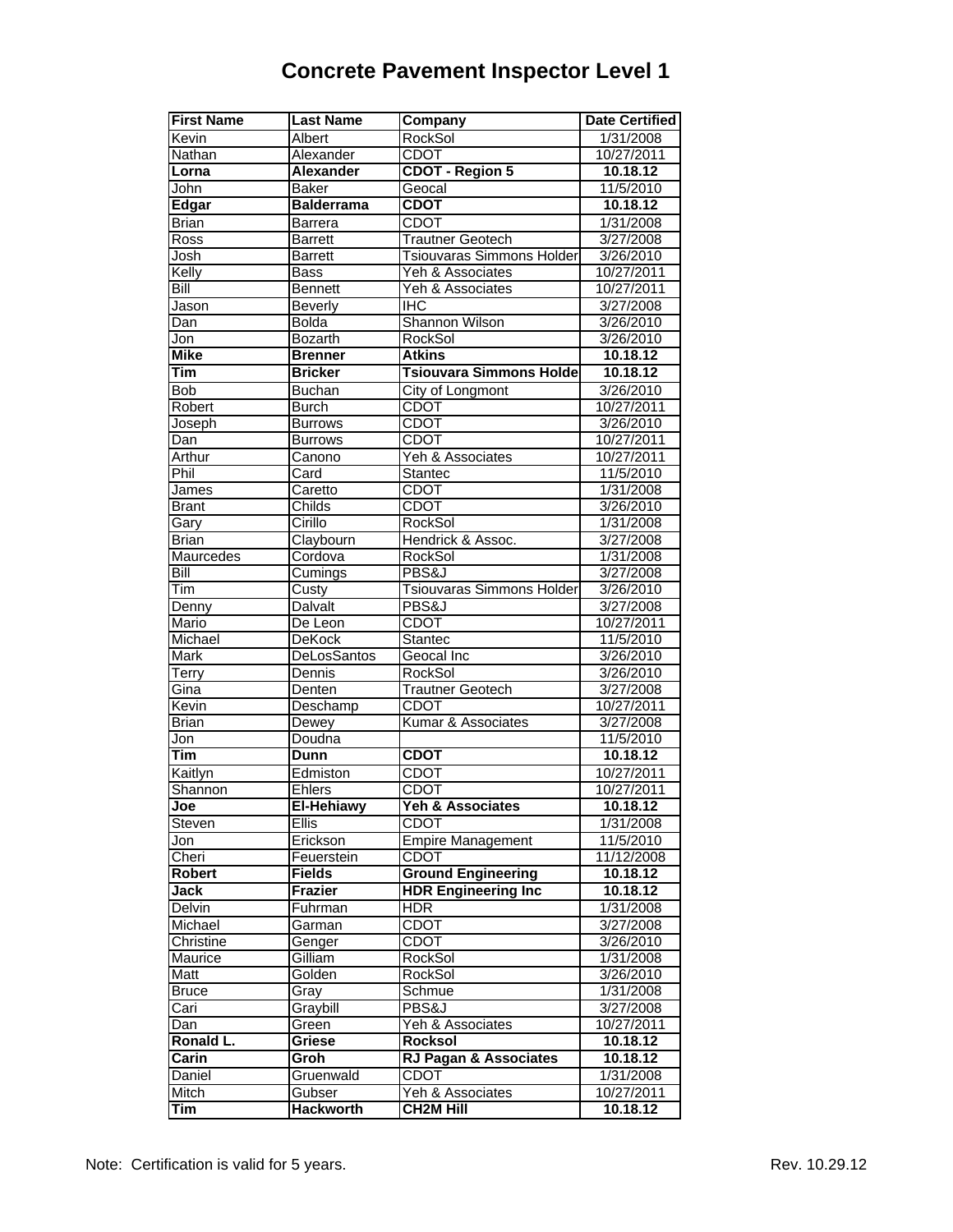## **Concrete Pavement Inspector Level 1**

| Alan                    | <b>Hawn</b>             | Longmont                           | 1/31/2008                |
|-------------------------|-------------------------|------------------------------------|--------------------------|
| Andrea                  | Hebard                  | <b>CDOT</b>                        | 3/26/2010                |
| <b>Marvin</b>           | <b>Hermanns</b>         | HDR                                | 1/31/2008                |
| <b>Steve</b>            | Hieber                  | Yeh & Associates                   | 10/27/2011               |
| Mark                    | Jahnke                  | <b>PBS &amp; J</b>                 | 11/5/2010                |
| Roger                   | <b>Jameson</b>          | <b>Tsiouvara Simmons Holder</b>    | 10.18.12                 |
| <b>Brian</b>            | Johni                   | <b>PBS &amp; J</b>                 | 11/5/2010                |
| <b>Brock</b>            | Johnson                 | <b>CDOT</b>                        | 1/31/2008                |
| <b>Steve</b>            | <b>Johnson</b>          | RockSol                            | 3/26/2010                |
| <b>Brad</b>             | Johnson                 | <b>Rocksol</b>                     | 10.18.12                 |
| Gregory                 | <b>Jones</b>            | <b>CDOT</b>                        | 3/27/2008                |
| Hans A.                 | Jorgensen               | <b>CC Broomfield</b>               | 10.18.12                 |
| <b>David</b>            | <b>Judy</b>             | <b>Rocksol</b>                     | 10.18.12                 |
| Mike                    | Kanaly                  |                                    | 11/5/2010                |
| Louis                   | Keen                    | <b>CDOT</b>                        | 11/12/2008               |
| <b>Trent</b>            | <b>Kite</b>             | <b>City of Commerce City (Pu</b>   | 10.18.12                 |
| Jeff                    | Klimek                  | PBS & J                            | 11/5/2010                |
| Chris                   | Kline                   | <b>Tsiouvaras Simmons Holder</b>   | 3/26/2010                |
| Jason                   | Laabs                   | PBS&J                              | 3/27/2008                |
| <b>Robert</b>           | Lange                   | <b>Rocksol</b>                     | 10.18.12                 |
| <b>Fredrick</b>         | Lindner                 | <b>Shannon &amp; Wilson</b>        | 10.18.12                 |
| Frank                   | Lopez                   | <b>Stantec Consulting</b>          | 11/12/2008               |
| <b>Robert</b>           | Lutz                    | <b>Tsiouvara Simmons Holder</b>    | 10.18.12                 |
| Rickey                  | <b>Manley</b>           | City of Longmont                   | 3/26/2010                |
| Todd                    | Mayhew                  | <b>RockSol</b>                     | 1/31/2008                |
| Jeff                    | McCarty                 | PBS & J                            | 11/5/2010                |
| Greg                    | <b>McCudden</b>         | <b>Ground Engineering</b>          | 10.18.12                 |
| Richard                 | McKey                   | City of Longmont                   | 3/26/2010                |
| George                  | Medved                  | Yeh & Associates                   | 10/27/2011               |
| Tony                    | Meneghetti              | <b>CDOT</b>                        | 3/26/2010                |
|                         |                         |                                    |                          |
| Darrin                  | Moore                   | <b>Empire Management</b>           | 11/5/2010                |
| <b>Mark</b>             | <b>Myers</b>            | Rocksol                            | 10.18.12                 |
| Tom                     | <b>Nead</b>             | <b>Felsburg Holt &amp; Ullevig</b> | 10.18.12                 |
| Bill                    | Nichols                 | Hendrick & Assoc.                  | 3/27/2008                |
| Ted                     | <b>Noe</b>              | <b>Tsiouvara Simmons Holder</b>    | 10.18.12                 |
| Henry                   | Ochoa                   | <b>RockSol</b>                     | 11/12/2008               |
| Steve                   | Olech                   | <b>HNTB</b>                        | 3/27/2008                |
| Daniel M.               | <b>Pacheco</b>          | <b>Tsiouvara Simmons Holder</b>    | 10.18.12                 |
| Gerry                   | Padilla                 | <b>CDOT</b>                        | 3/26/2010                |
| Raymie                  | Partington              | <b>CDOT</b>                        | 3/26/2010                |
| <b>John Gregory</b>     | Penn                    | <b>Trautner Geotech</b>            | 3/27/2008                |
| Victor                  | Pennington              | CDOT                               | 3/26/2010                |
| <b>Stephen</b>          | Perez                   | <b>Tsiouvara Simmons Holde</b>     | 10.18.12                 |
| Matt                    | Petrak                  | <b>Stantec</b>                     | 11/5/2010                |
| Chad                    | <b>Phillips</b>         | <b>Rocksol</b>                     | 10.18.12                 |
| <b>Derek</b>            | <b>Phipps</b>           | <b>CH2M Hill</b>                   | 10.18.12                 |
| Justin                  | Pipe                    | <b>CDOT</b>                        | 10/27/2011               |
| Shawn                   | Raffelson               | <b>CDOT</b>                        | 11/12/2008               |
| Alfred                  | Ravgiala                | PBS&J                              | 3/27/2008                |
| Devin                   | $\overline{\text{Ray}}$ | <b>CDOT</b>                        | 10/27/2011               |
| Jeff                    | Reichle                 | <b>CDOT</b>                        | 3/26/2010                |
| Larry                   | Reilly                  | <b>CDOT</b>                        | 10/27/2011               |
| <b>Mark</b>             | <b>Remmers</b>          | <b>The Engineering Company</b>     | 10.18.12                 |
| Channing                | Reynolds                | <b>NWCC</b>                        | 11/5/2010                |
| Ken                     | Rhodes                  | <b>RockSol</b>                     | 1/31/2008                |
| Frank                   | Rosso                   | Douglas County Governmen           | 11/12/2008               |
| Olivette (Betsy)        | Rowan                   | PBS&J                              | 3/27/2008                |
| <b>Benjamin</b><br>Eric | Rowles<br>Salemi        | <b>CDOT</b><br><b>CDOT</b>         | 10/27/2011<br>10/27/2011 |